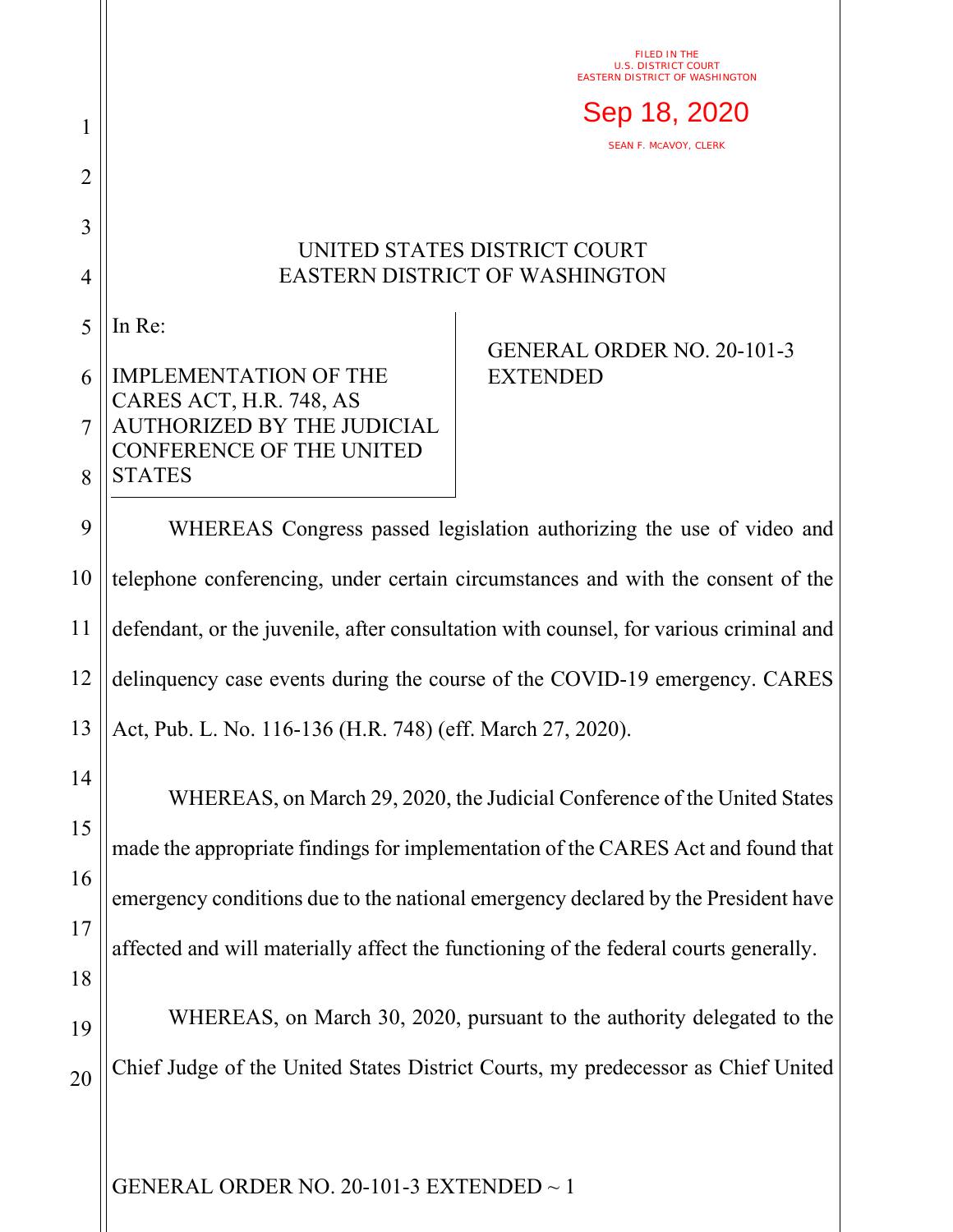1 2 3 4 5 6 7 States District Judge for the Eastern District of Washington entered, sua sponte, General Order 20-101-3, Implementation of the CARES Act, which, effectuated, inter alia, the use of video conferencing, or telephone conferencing if video conferencing is not reasonably available, for certain criminal proceedings and events. On June 26, 2020, he reviewed the extension authority under § 15002(b)(3)(B) and determined that extension was appropriate for an additional 90 days, and as such, entered General Order 20-101-3 Extended.

According to the CARES Act, the chief judge must "review the extension of authority not less frequently than once every 90 days until the earlier of—(i) the date on which the chief judge (or other judge or justice) determines the authorization is no longer warranted; or (ii) the date on which the emergency authority is terminated under paragraph  $(5)$ ." § 15002(b)(3)(B).

Having assumed fully the position of Chief United States District Judge for the Eastern District of Washington, I have conducted such review and find that an extension is once again warranted.

**ACCORDINGLY, IT IS HEREBY ORDERED** that General Order 20- 101-3 is **EXTENDED** for another 90 days from today.

1. Pursuant to § 15002(b)(3) of the CARES Act, this extended authorization will remain in effect for 90 days unless terminated earlier. If emergency

GENERAL ORDER NO. 20-101-3 EXTENDED  $\sim$  2

8

9

10

11

12

13

14

15

16

17

18

19

20